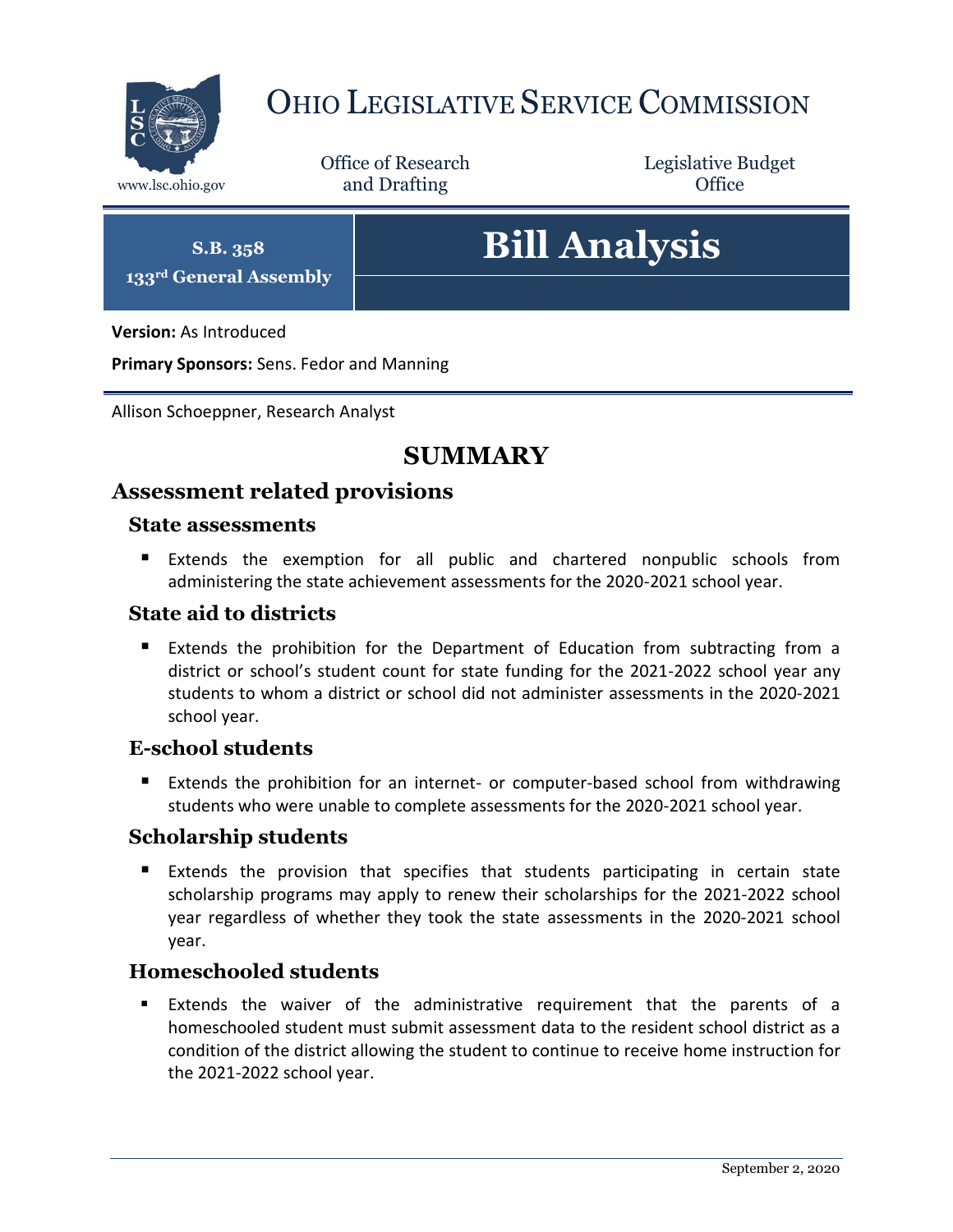#### **Reports**

 Extends the provision that permits the state Superintendent to waive the requirement to complete any report based on data from assessments that would have been but were not administered in the 2020-2021 school year.

#### **Third-grade reading guarantee**

 Extends the exemption for schools from retaining a student under the third-grade reading guarantee based solely on the student's academic performance in reading in the 2020-2021 school year, unless the student's principal and reading teacher determine the student is not reading at grade level and is not prepared for fourth grade.

## **High school graduation**

- Extends the permission for public and nonpublic schools to grant a diploma to any student on track to graduate for the 2020-2021 school year and for whom the principal, in consultation with teachers and counselors, determines has successfully completed the high school curriculum or individualized education program.
- Extends the permission for a district or school that previously adopted a resolution to exceed the state minimum high school curriculum requirements to elect to require only the minimum curriculum for the purpose of determining high school graduation for the 2020-2021 school year.
- Extends the permission for a student who was scheduled to take or re-take an end-ofcourse exam in the 2020-2021 school year, but did not do so because the exam was cancelled, to use the student's final course grade in lieu of an exam score to satisfy conditions for a high school diploma.
- Extends the provision that specifies that a student who was scheduled to take an endof-course exam for the first time in the 2020-2021 school year may use a final grade for a course completed in that year, while a student who was scheduled to re-take an exam that was cancelled may use a grade for a course completed in that year or a prior year.

## **Report cards; sanctions and penalties**

- Extends the prohibition on the Department of Education from publishing and issuing ratings for overall grades, components, and individual measures on the state report cards and submitting preliminary data for report cards for school districts and buildings for the 2020, 2021, and 2022 school years.
- Extends the safe harbor from penalties and sanctions for districts and schools based on the absence of state report card grades for the 2020-2021 and 2021-2022 school years.

## **Ed Choice performance-based scholarships**

 Extends the prohibition on the Department of Education from generally awarding firsttime, performance-based Educational Choice (Ed Choice) scholarships for the 2021-2022 school year to students who were newly eligible for those scholarships for that year.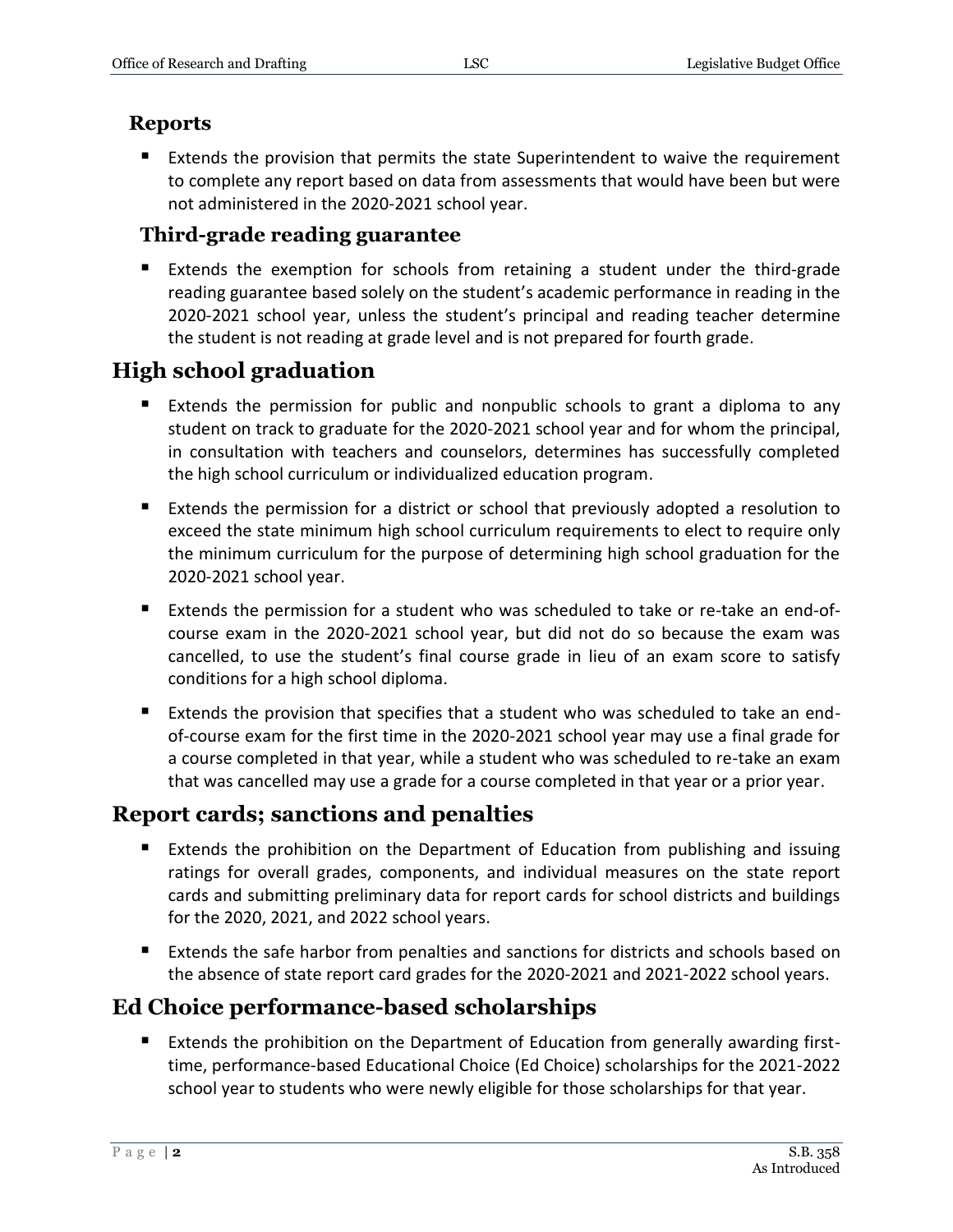Extends the requirement for the Department to continue awarding performance-based scholarships to students who received them in the prior year and to award first-time scholarships to certain students for the 2021-2022 school year**.**

#### **Community school sponsor evaluations**

Extends the prohibition against the use of certain components for community school sponsor ratings for the 2020-2021 school year.

### **School Employee evaluations**

- Extends the authority for a district board of education to elect not to conduct evaluations of district employees, including teachers, administrators, or a superintendent for the 2020-2021 school year, if the board determines that it would be impossible or impracticable to do so.
- Extends the prohibition for the use of the value-added progress dimension from the 2020-2021 school year to measure student learning for teacher performance evaluations
- Extends the authority for a school district that did not participate in the teacher evaluation pilot program established for the 2019-2020 school year to continue evaluating teachers on two-year or three-year evaluation cycles even if the district completes an evaluation for them in the 2020-2021 school year without a student growth measure.
- Extends the specification that a teacher who did not have a student growth measure as part of an evaluation for the 2020-2021 school year must remain at the same point in the teacher's evaluation cycle, and retain the same evaluation rating, for the 2021-2022 school year as the 2019-2020 school year.
- Extends the authorization for a school district to choose to complete a principal's performance evaluation for the 2020-2021 school year without using a student growth measure as part of the evaluation.

#### **Other education provisions**

- Extends the authority for the state Superintendent to adjust deadlines for certain annual requirements for the 2020-2021 school year.
- Extends the authority for the Chancellor of Higher Education, in consultation with the state Superintendent, to extend, waive, or otherwise modify requirements of the College Credit Plus Program for the 2020-2021 school year.
- Extends the authority for the state Superintendent to waive or extend deadlines, or otherwise grant providers and students flexibility, for completion of adult education program requirements for the 2020-2021 school year.
- Extends the authority for the Department, on behalf of the State Board of Education, to issue one-year, nonrenewable, provisional licenses to educators that have met all other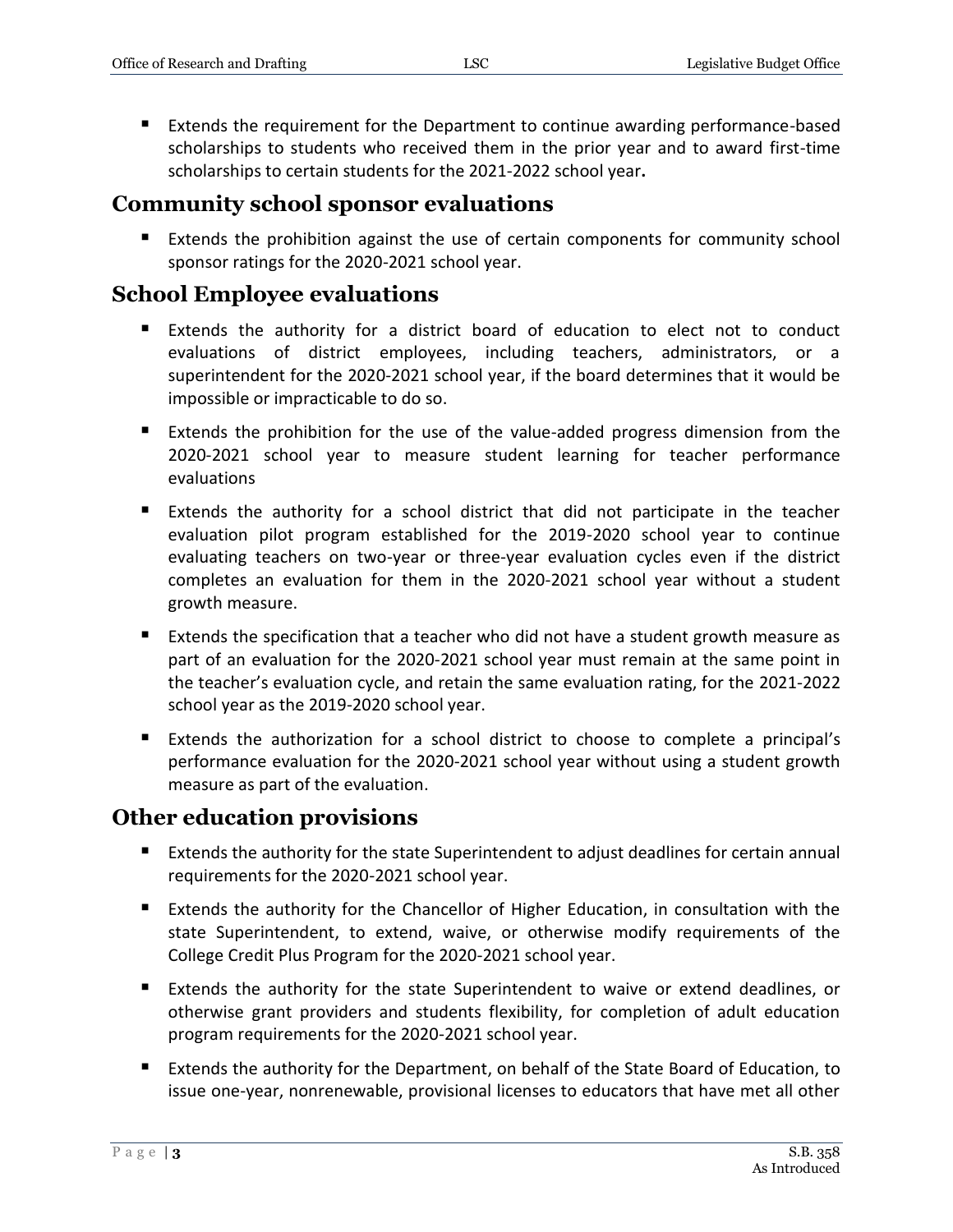requirements for the requested license except for the requirement to pass a subject area exam for the 2020-2021 school year.

## **Emergency clause**

Declares an emergency.

## **TABLE OF CONTENTS**

# **DETAILED ANALYSIS**

The bill extends to the 2020-2021 school year, and in some cases the 2021-2022 school year, the application of several temporary K-12 education provisions of current law addressing the implications of COVID-19. It includes provisions related to state assessments, high school graduation, state scholarship programs, and report cards that were enacted by H.B. 164 and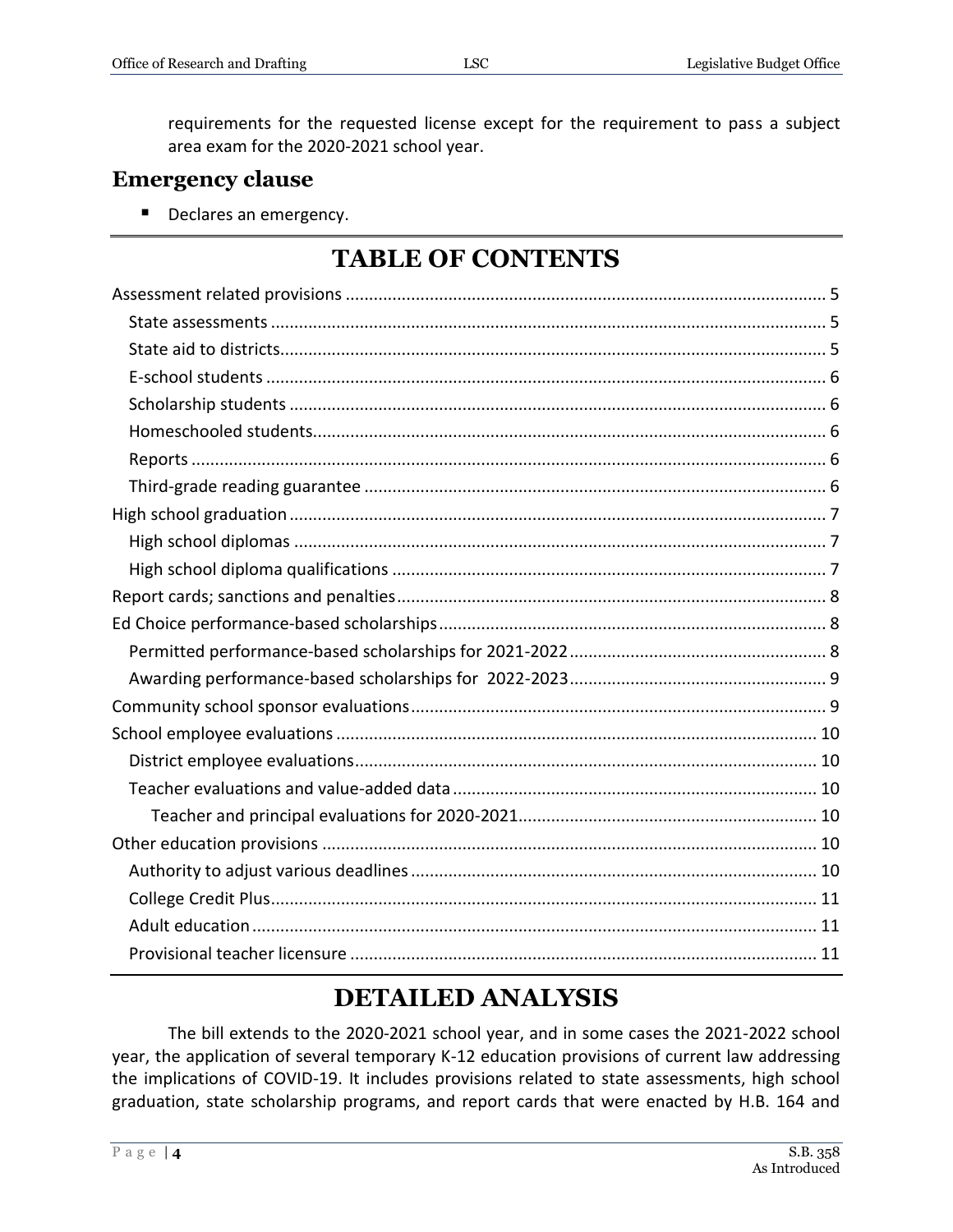H.B. 197 of the 133rd General Assembly for the 2019-2020 school year. The extensions of these provisions are described below.

For a full description of provisions enacted by H.B. 164 and H.B. 197 please see the LSC final analyses for those acts.

- H.B. 164:<https://www.legislature.ohio.gov/download?key=14305&format=pdf>
- H.B. 197:<https://www.legislature.ohio.gov/download?key=13600&format=pdf>

## <span id="page-4-0"></span>**Assessment related provisions**

### <span id="page-4-1"></span>**State assessments**

S.B. 358 extends to the 2020-2021 school year H.B. 197's waiver of state assessments. Under that provision, public and chartered nonpublic schools are not required to administer the elementary state achievement assessments and high school end-of-course exams. The provision also waives the Ohio English Language Proficiency Assessment administered to English learners, WebXams for career-technical education students, and the Alternate Assessment for Students with Significant Cognitive Disabilities.<sup>1</sup>

The bill additionally requires the Department of Education, by December 15, 2020, to seek a waiver from the U.S. Secretary of Education from federal testing requirements for the 2020-2021 school year. If the Department is not granted such a waiver, federally required assessments must be administered.<sup>2</sup> Federal law requires one assessment in reading and one assessment in mathematics for each of grades three through eight. Students in grades nine through twelve are required to take one assessment each in reading and math between grades ten and twelve. One science assessment is required between grades three and five, one between grades six and nine, and one between grades ten and twelve.

## <span id="page-4-2"></span>**State aid to districts**

The bill extends to the 2020-2021 school year a provision of H.B. 197 to prohibit the Department of Education from subtracting from a district or school's student count for state funding any students to whom a district or school did not administer assessments in the 2020- 2021 school year.<sup>3</sup>

<sup>&</sup>lt;sup>1</sup> Section 17(A)(1) and (2) of H.B. 197 of the 133<sup>rd</sup> General Assembly, amended by Section 5 of the bill.

<sup>&</sup>lt;sup>2</sup> Section 17(A)(1) of H.B. 197 of the 133<sup>rd</sup> General Assembly, amended by Section 5 of the bill.

<sup>&</sup>lt;sup>3</sup> Section 17(A)(3) of H.B. 197 of the 133<sup>rd</sup> General Assembly, amended by Section 5 of the bill. See also, R.C. 3314.08(L)(3), 3317.03(E)(3), and 3326.37, none in the bill.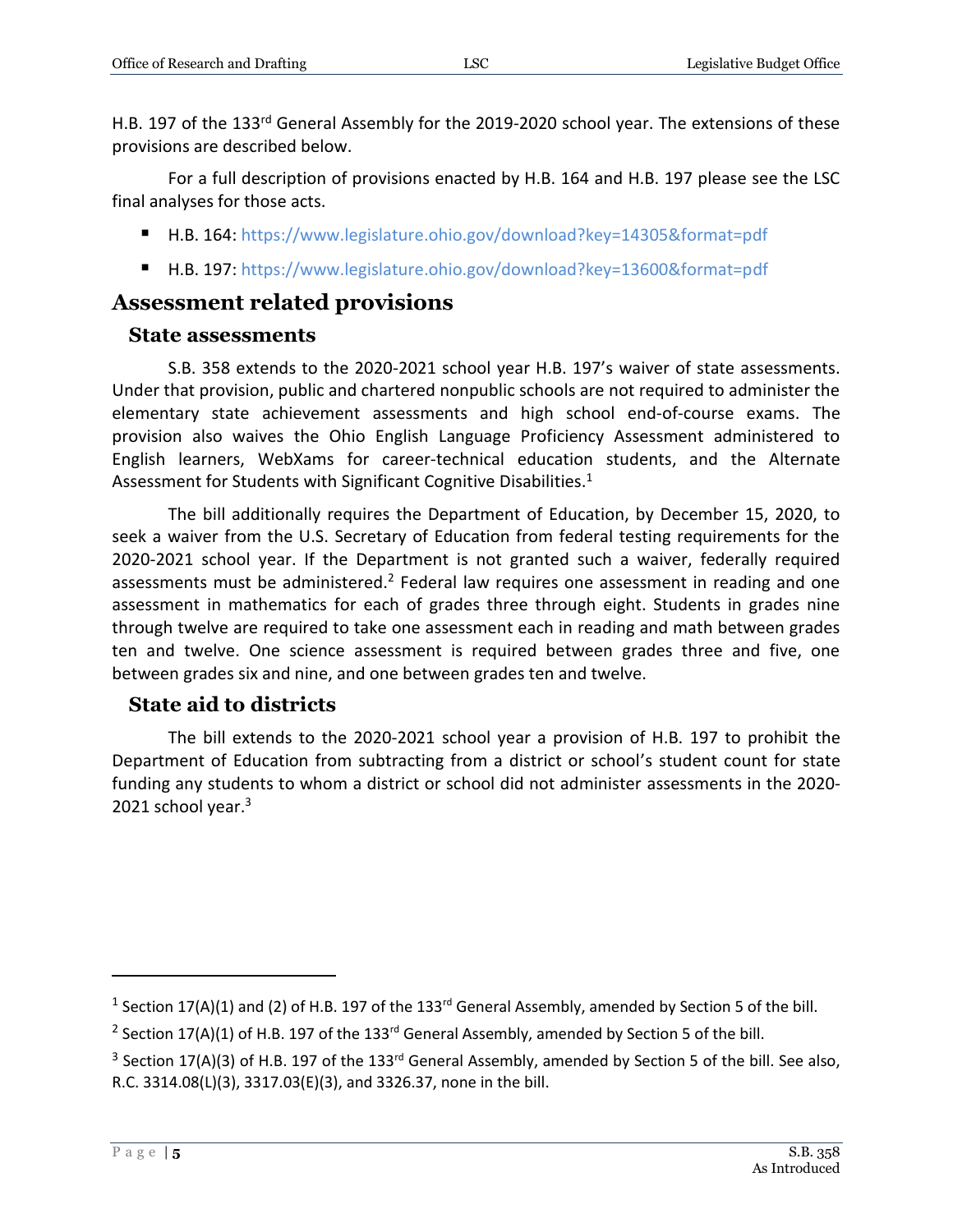#### <span id="page-5-0"></span>**E-school students**

The bill also extends a provision of H.B. 197 that prohibits an internet- or computerbased school from withdrawing students who were unable to complete assessments for the 2020-2021 school year.<sup>4</sup>

#### <span id="page-5-1"></span>**Scholarship students**

The bill extends a provision of H.B. 197 that specifies that students participating in the Educational Choice Scholarship Program, the Jon Peterson Special Needs Scholarship Program, or the Pilot Project (Cleveland) Scholarship Program may apply to renew their scholarships for the 2021-2022 school year regardless of whether they took the state assessments in the 2020- 2021 school year. 5

Continuing law specifies that a student who receives a state scholarship will remain eligible for that scholarship and may continue to receive that scholarship in subsequent school years if the student meets certain eligibility requirements.<sup>6</sup> One of those requirements is that the student take all required state assessments unless otherwise excused.

The bill extends other temporary revisions regarding eligibility for performance-based Educational Choice Scholarships for the 2021-2022 application period (see "**Ed Choice performance-based scholarships**" below).

#### <span id="page-5-2"></span>**Homeschooled students**

The bill extends to the 2020-2021 school year H.B. 197's waiver of the administrative requirement that the parents of a homeschooled student must submit assessment data to the resident school district as a condition of the district allowing the student to continue to receive home instruction.<sup>7</sup>

#### <span id="page-5-3"></span>**Reports**

The bill extends the authority granted to the state Superintendent by H.B. 197 to waive the requirement to complete any report based on data from assessments that would have been but were not administered in the 2020-2021 school year.<sup>8</sup>

#### <span id="page-5-4"></span>**Third-grade reading guarantee**

The bill extends to the 2020-2021 school year provisions of H.B. 197 that exempt schools from retaining students in the third grade under the third-grade reading guarantee based solely on a student's academic performance in reading, unless the student's principal and

 $^4$  Section 17(A)(4) of H.B. 197 of the 133<sup>rd</sup> General Assembly, amended by Section 5 of the bill.

<sup>&</sup>lt;sup>5</sup> Section 17(A)(5) of H.B. 197 of the 133<sup>rd</sup> General Assembly, amended by Section 5 of the bill.

 $6$  R.C. 3301.0711(K), 3310.03(F), 3310.522, and 3313.976(A)(11), none in the bill.

<sup>&</sup>lt;sup>7</sup> Section 17(L) of H.B. 197 of the 133<sup>rd</sup> General Assembly, amended by Section 5 of the bill. See Ohio Administrative Code 3301-34-04.

 $^8$  Section 17(G) of H.B. 197 of the 133<sup>rd</sup> General Assembly, amended by Section 5 of the bill.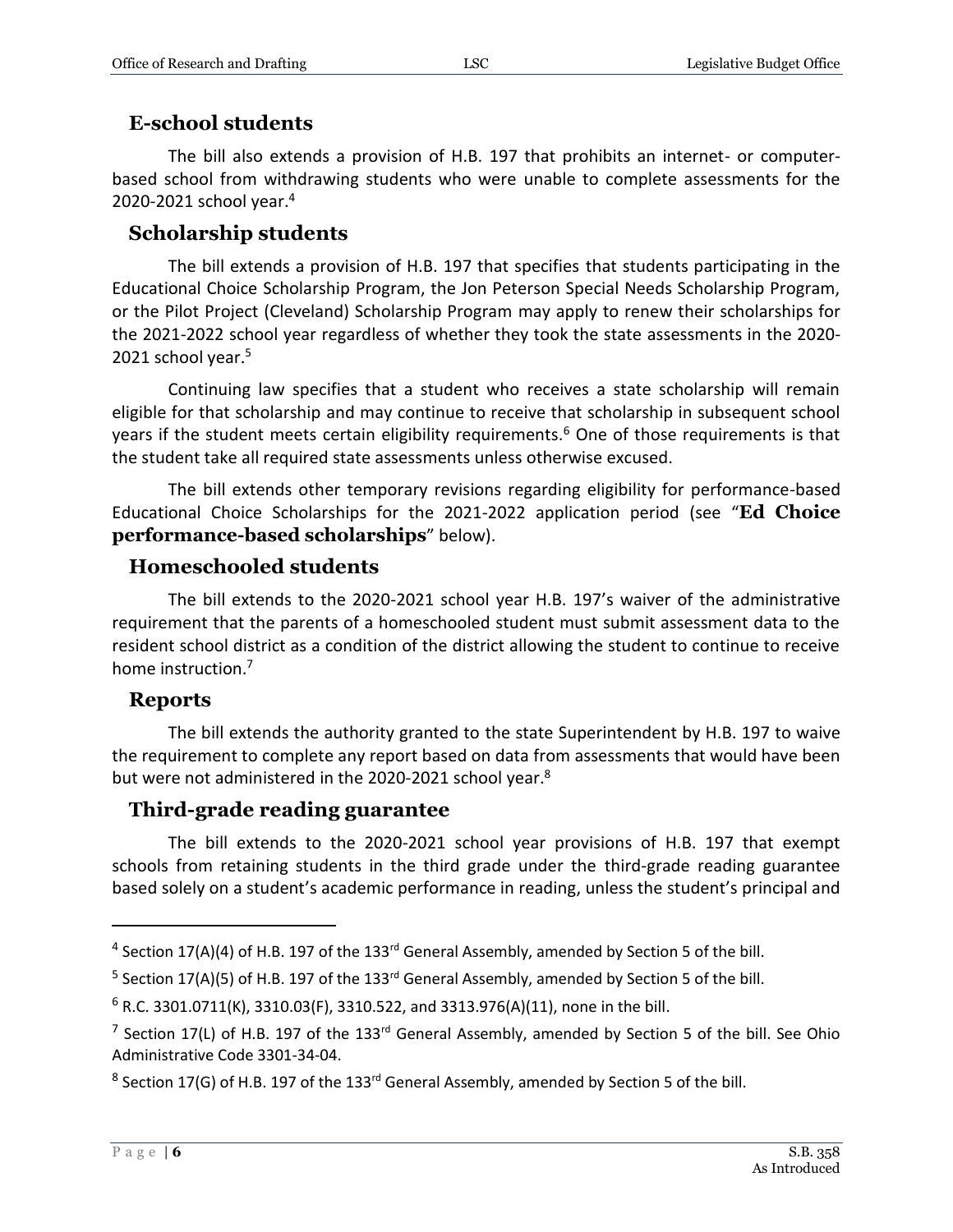reading teacher determine the student is not reading at grade level and is not prepared for fourth grade. 9

## <span id="page-6-0"></span>**High school graduation**

#### <span id="page-6-1"></span>**High school diplomas**

The bill extends up to September 30, 2021, the authority for public and nonpublic schools to grant a diploma to any student on track to graduate and for whom the principal, in consultation with teachers and counselors, determines that the student has successfully completed the high school curriculum or individualized education program.<sup>10</sup>

The bill also expressly extends the authority for a district or school that has previously adopted a resolution to exceed the state minimum high school curriculum requirements to elect to require only the minimum curriculum for the purpose of determining high school graduation for the 2020-2021 school year. $11$ 

#### <span id="page-6-2"></span>**High school diploma qualifications**

Subsequent to the enactment of H.B. 197, H.B. 164 further addressed high school diploma qualifications. The bill extends to the 2020-2021 school year the authority for a student who was scheduled to take or re-take an end-of-course exam in the 2020-2021 school year, but did not do so because the exam was cancelled, to use the student's final course grade in lieu of an exam score to satisfy conditions for a high school diploma.

A student who was scheduled to take an end-of-course exam for the first time in the 2020-2021 school year may use the final grade the student received in that school year, while a student who was scheduled to re-take an exam may use a grade from that school year or a prior school year.<sup>12</sup>

For the purposes of determining whether a student satisfies a condition for a high school diploma, the bill relies on competency score and end-of-course exam performance levels equivalencies established by H.B. 164. A table describing these equivalencies can be found on p. 11 of the H.B. 164 Final Analysis.

In addition, the bill extends a provision that specifies that a student who completes a course associated with an end-of-course exam for the 2020-2021 school year must be considered to have completed an administration of that exam for the purposes of determining

 $9$  Section 17(C) of H.B. 197 of the 133<sup>rd</sup> General Assembly, amended by Section 5 of the bill.

<sup>&</sup>lt;sup>10</sup> Section 17(D)(2) of H.B. 197 of the 133<sup>rd</sup> General Assembly, amended by Section 5 of the bill.

<sup>&</sup>lt;sup>11</sup> Section 17(D)(3) of H.B. 197 of the 133<sup>rd</sup> General Assembly, amended by Section 5 of the bill. See also R.C. 3313.603(C) to (F), not in the bill.

<sup>&</sup>lt;sup>12</sup> Section 12(A) and (B) of H.B. 164 of the 133<sup>rd</sup> General Assembly, amended by Section 1 of the bill.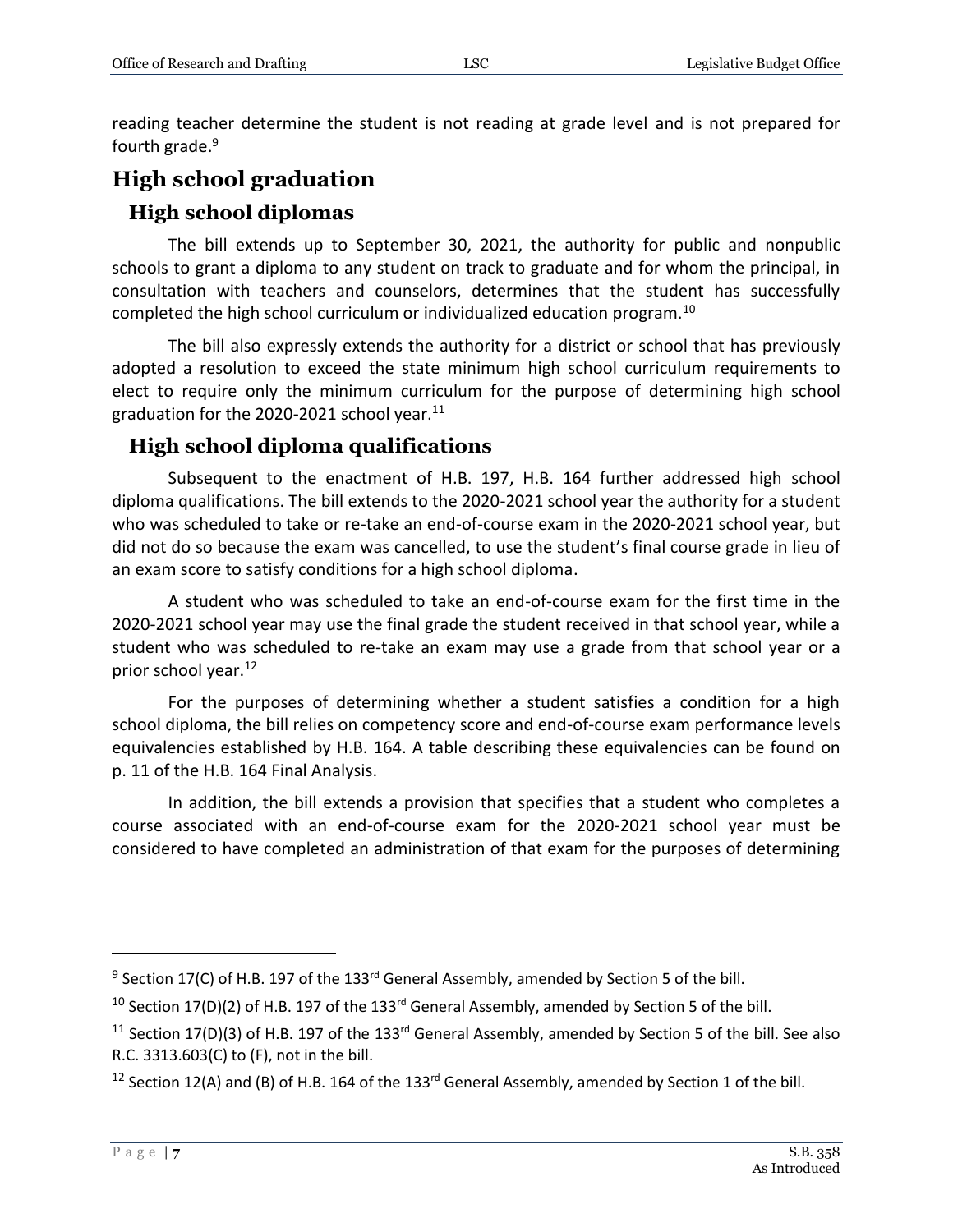whether the student may use an alternative demonstration competency in lieu of attaining a competency score.<sup>13</sup>

Finally, the bill extends permission to a student who completed a course associated with an end-of-course exam in the 2020-2021 school year to choose to take that exam in a subsequent school year.<sup>14</sup>

## <span id="page-7-0"></span>**Report cards; sanctions and penalties**

The bill extends for the 2020-2021 and 2021-2022 school years H.B. 197's prohibition on the Department of Education from publishing and issuing ratings for overall grades, components, and individual measures on the state report cards for any school districts or schools. It also relieves the Department from the requirement to submit preliminary data for report cards for school districts and buildings, extending the deadline of July 31, 2020, as required under current law, to the 2021 and 2022 school years.

However, the Department must report any data that it has regarding the performance of districts and buildings for the 2020-2021 and 2021-2022 school years by September 15, 2021, and September 15, 2022, respectively.

The bill also extends a safe harbor from various penalties and sanctions established by H.B. 197 for districts and schools based on the absence of state report card grades for the 2020- 2021 and 2021-2022 school years.

## <span id="page-7-1"></span>**Ed Choice performance-based scholarships**

S.B. 358 extends the provisions enacted by H.B. 197 related to eligibility for performance based Educational Choice (Ed Choice) scholarships that will be awarded for the 2021-2022 school year, as described below.

#### <span id="page-7-2"></span>**Permitted performance-based scholarships for 2021-2022**

First, the bill extends the eligibility requirements for the 2021-2022 school year for a student for a first-time, performance-based scholarship if the student meets all of the following criteria:

- 1. The student has a sibling who received a performance-based scholarship in the 2020- 2021 school year;
- 2. The student is enrolled in or would be enrolled in a district school building that satisfied the eligibility conditions for performance-based scholarships in the 2020-2021 school year; and
- 3. The student was enrolled in a public or nonpublic school in any of grades K-12 or was homeschooled for the equivalent of those grades in the 2020-2021 school year.

<sup>&</sup>lt;sup>13</sup> Section 12(C) of H.B. 164 of the 133<sup>rd</sup> General Assembly, amended by Section 1 of the bill.

<sup>&</sup>lt;sup>14</sup> Section 12(D) of H.B. 164 of the 133<sup>rd</sup> General Assembly, amended by Section 1 of the bill.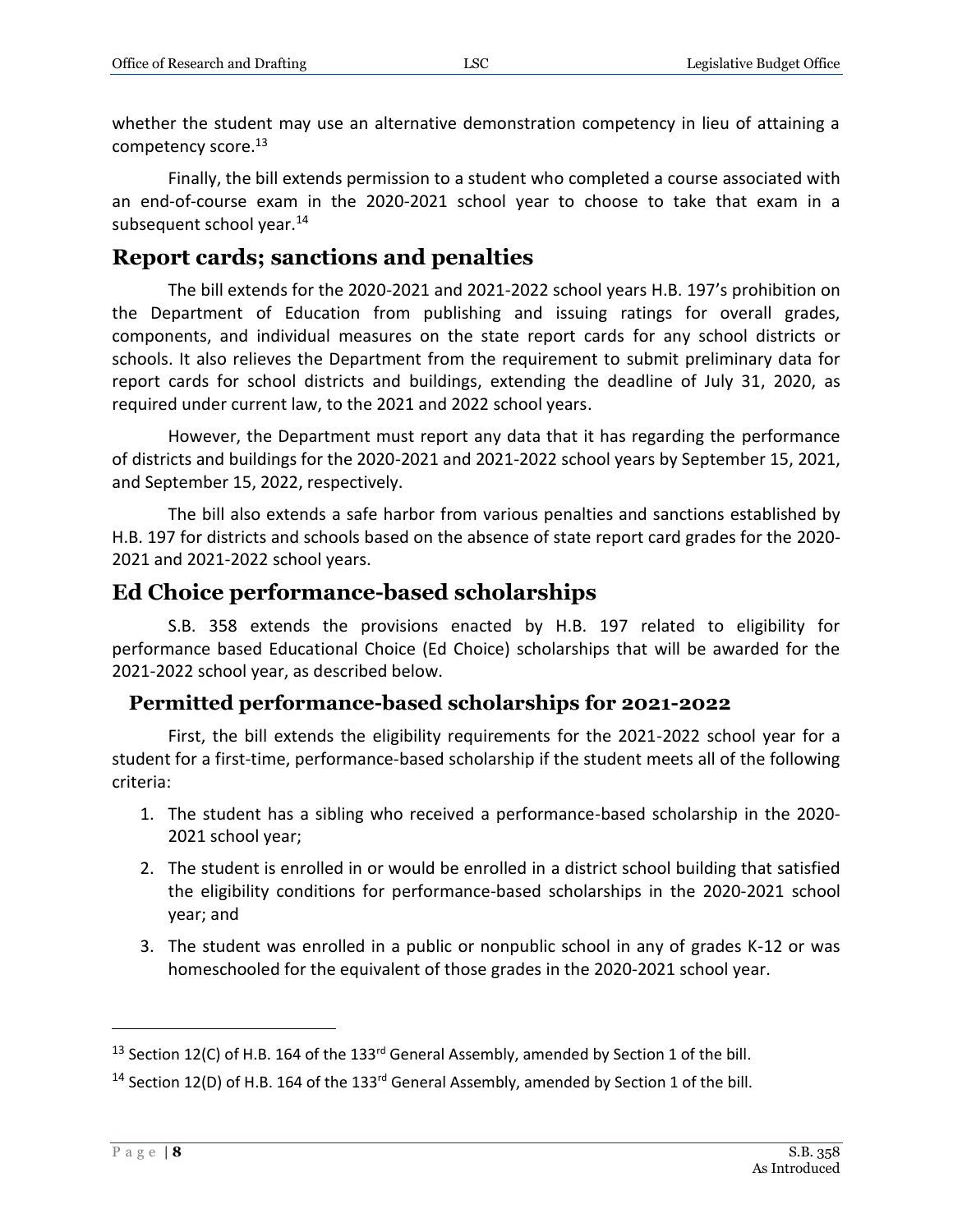Second, the bill extends the qualification for a student for a first-time scholarship if the student was eligible for a scholarship for the 2020-2021 school year, regardless of whether the student received a scholarship for that year, and remains eligible for the 2021-2022 school year.<sup>15</sup>

Third, the bill extends the qualification for a student for a first-time scholarship if:

- 1. The student did not receive a scholarship for the 2020-2021 school year;
- 2. For the 2021-2022 school year, the student is enrolled or would be newly enrolled in a school building operated by the student's resident school district; and
- 3. The building met the eligibility conditions prescribed for a performance-based scholarship for the 2020-2021 school year and continued to meet those conditions in the 2021-2022 school year.

Additionally, the bill extends the requirement that the Department of Education must accept, process, and award some performance-based Ed Choice scholarships for the 2021-2022 school year during a 60-day application period, beginning on April 1. The Department must award performance-based scholarships to students who received them in the previous year (renewals) and to students who apply for a first-time scholarship and meet one of the three sets of eligibility criteria as described above. Performance-based scholarships must be paid using the deduct-and-transfer method prescribed under continuing law for those scholarships.<sup>16</sup>

#### <span id="page-8-0"></span>**Awarding performance-based scholarships for 2022-2023**

The bill extends the requirement that the Department must resume accepting, processing, and awarding performance-based Ed Choice scholarships beginning on February 1, 2022, for scholarships for the 2022-2023 school year.<sup>17</sup> Rather than February 1, 2021, as established under H.B. 197.

## <span id="page-8-1"></span>**Community school sponsor evaluations**

The bill extends, for the 2020-2021 school year, the prohibition against community school sponsor ratings established under H.B. 197. It specifically prohibits the Department from (1) issuing a rating for the academic performance component, (2) using that rating for the overall rating, and (3) finding a sponsor out of compliance with laws and rules for any requirement for an action that should have occurred but did not due to implications of COVID-19. $18$ 

<sup>&</sup>lt;sup>15</sup> Section 31(A)(3) of H.B. 197 of the 133<sup>rd</sup> General Assembly, amended by Section 3 of the bill.

<sup>&</sup>lt;sup>16</sup> Section 31(A)(1) and (4), second and third paragraphs of H.B. 197 of the 133<sup>rd</sup> General Assembly, amended by Section 3 of the bill.

<sup>&</sup>lt;sup>17</sup> Section 31(B) of H.B. 197 of the 133<sup>rd</sup> General Assembly, amended by Section 3 of the bill.

<sup>&</sup>lt;sup>18</sup> Section 17(F) of H.B. 197 of the 133<sup>rd</sup> General Assembly, amended by Section 5 of the bill.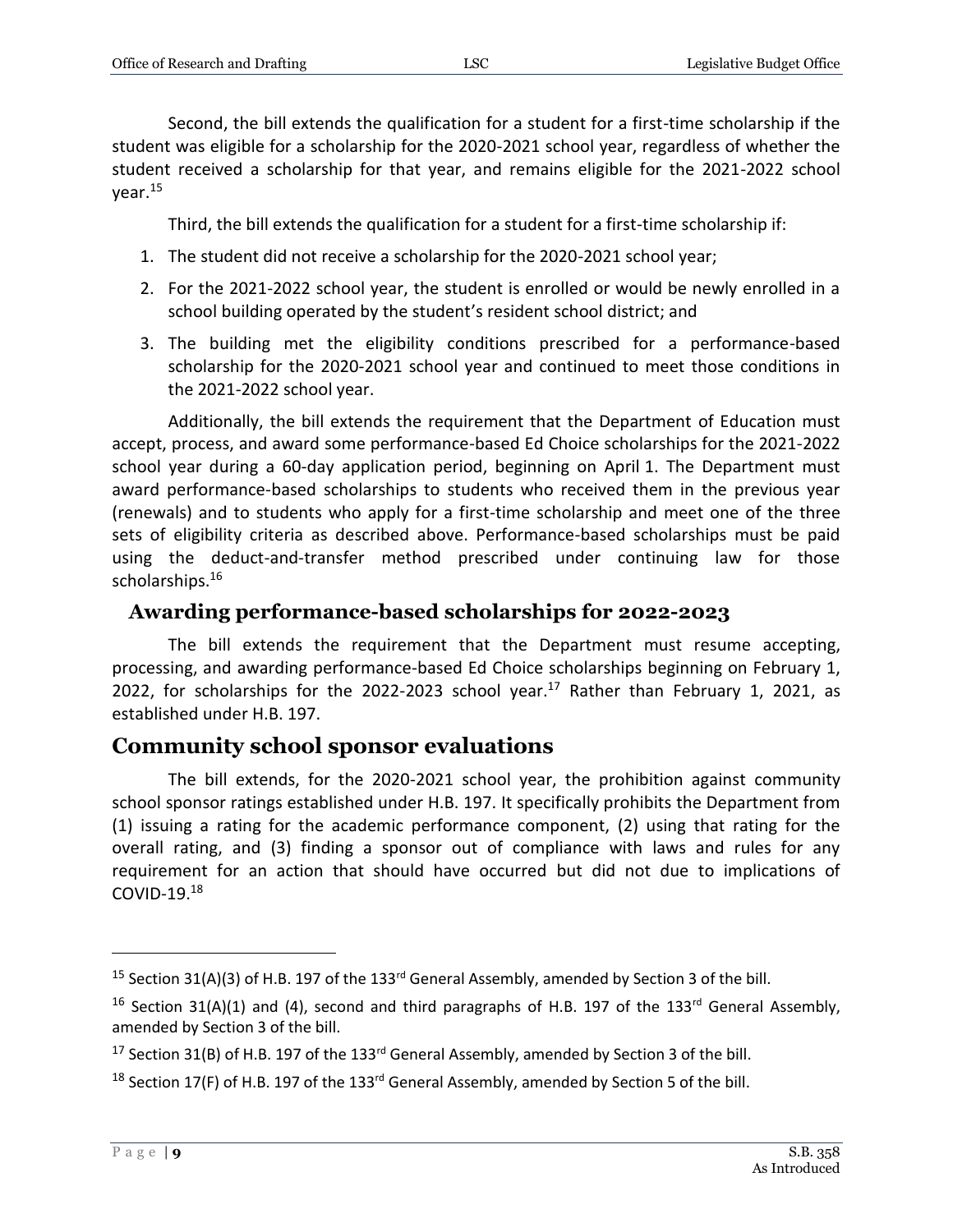## <span id="page-9-0"></span>**School employee evaluations**

#### <span id="page-9-1"></span>**District employee evaluations**

The bill extends permission to a district board of education to elect not to conduct evaluations of district employees, including teachers, administrators, or a superintendent for the 2020-2021 school year, if the board determines that it would be impossible or impracticable to do so. If a district board elects not to evaluate an employee for the 2020-2021 school year, the employee may not be penalized for the purpose of reemployment for lack of an evaluation.

The district board may collaborate with any bargaining organization representing its employees in determining whether to complete evaluations for the 2020-2021 school year.<sup>19</sup>

#### <span id="page-9-2"></span>**Teacher evaluations and value-added data**

The bill extends H.B. 197's prohibition of the use of the value-added progress dimension from the 2020-2021 school year to measure student learning for teachers' performance evaluations. 20

#### **Teacher and principal evaluations for 2020-2021**

<span id="page-9-3"></span>The bill extends the authority for a school district that did not participate in the teacher evaluation pilot program established for the 2019-2020 school year to continue evaluating teachers on two-year or three-year evaluation cycles, even if the district completes an evaluation for those teachers in the 2020-2021 school year without using a student growth measure. It also specifies that a teacher who did not have a student growth measure as part of an evaluation for the 2020-2021 school year must remain at the same point in the teacher's evaluation cycle, and retain the same evaluation rating, for the 2021-2022 school year as for  $2019-2020$ <sup>21</sup> Similarly, the bill extends the authorization to a school district to choose to complete a principal's performance evaluation for 2020-2021 without using a student growth measure as part of the evaluation.<sup>22</sup>

#### <span id="page-9-4"></span>**Other education provisions**

#### <span id="page-9-5"></span>**Authority to adjust various deadlines**

The bill extends to the 2020-2021 school year the authority given to the state Superintendent under H.B. 197 to adjust deadlines for the following:<sup>23</sup>

1. District teacher evaluations;

<sup>&</sup>lt;sup>19</sup> Section 17(M) of H.B. 197 of the 133<sup>rd</sup> General Assembly, amended by Section 5 of the bill.

<sup>&</sup>lt;sup>20</sup> Section 17(E) of H.B. 197 of the 133<sup>rd</sup> General Assembly, amended by Section 5 of the bill.

<sup>&</sup>lt;sup>21</sup> Section 7 of S.B. 216 of the 132<sup>nd</sup> General Assembly, amended by Section 7 of the bill.

<sup>&</sup>lt;sup>22</sup> Section 11 of H.B. 164 of the 133<sup>rd</sup> General Assembly, amended by Section 1 of the bill.

<sup>&</sup>lt;sup>23</sup> Section 17(I) of H.B. 197 of the 133<sup>rd</sup> General Assembly, amended by Section 5 of the bill.